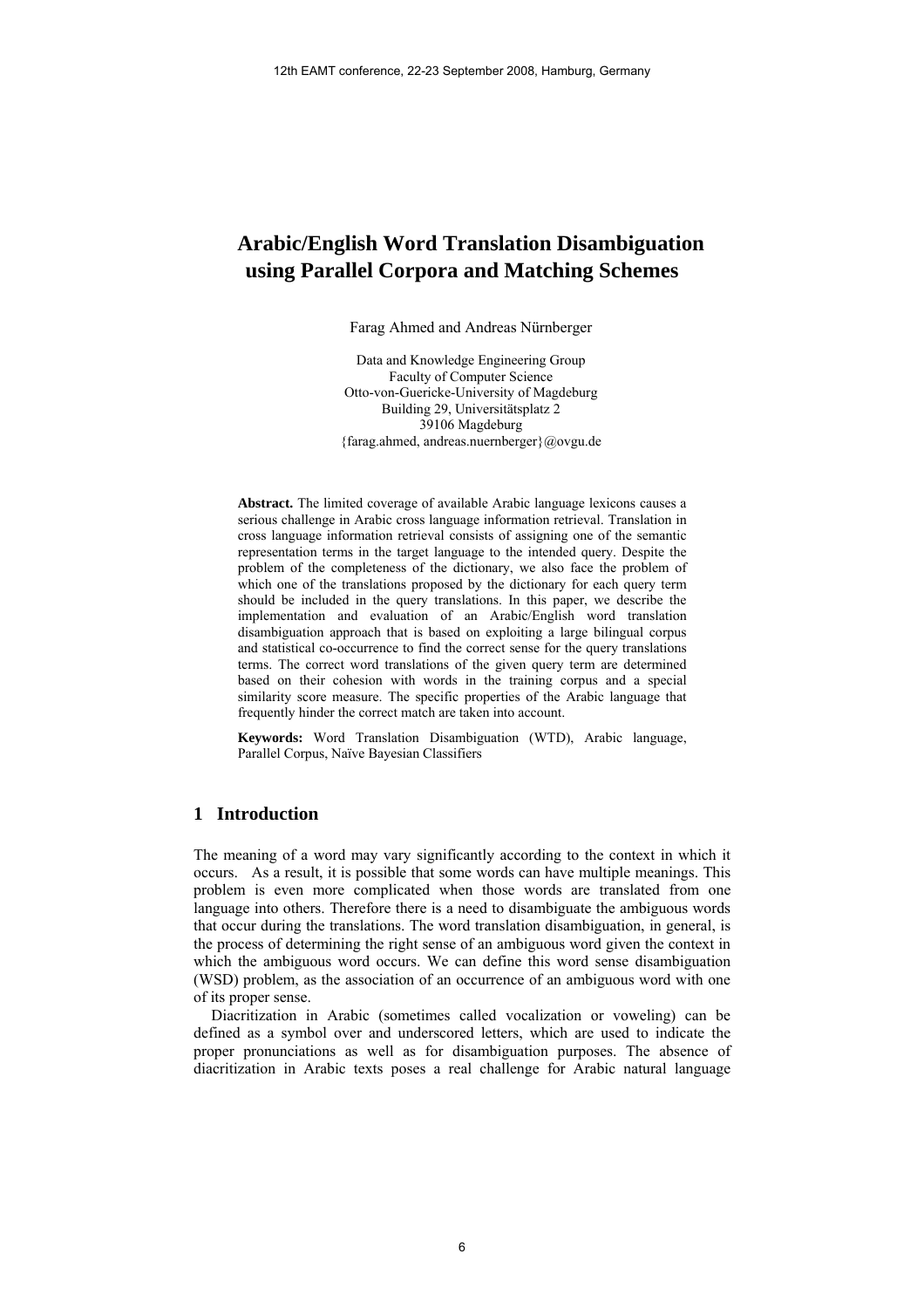processing as well as for translation, leading to high ambiguity the absence of the diacritization in most of the Arabic printed media or on the Internet web sites lead to high ambiguity. Thus, the probability that a single word can have multiple meanings is even a lot higher. For example, the Arabic word "يعد "can have these translations in English (*Promise, Prepare, count, return, bring back*) or the Arabic word "علم "

can have these possible translations (*flag, science, he knew, it was known, he taught, he was taught*). The task of disambiguation therefore involves two processes: Firstly, identifying all senses for every word relevant, secondly assign each time this word occurs the appropriate sense to it. For the first step, this can be done using a list of senses for each of the ambiguous words existing in everyday dictionaries. The second step can be done – while still some uncertainty remains – by analyzing of the context in which the ambiguous word occurs, or by use of an external knowledge source, such as lexical resources. It is very important to consider the source of the disambiguation information, the way of constructing the rules using this information and the criteria of selecting the proper sense for the ambiguous word, using these rules. From the machine learning point of view approaches for WSD can be classified into three categories: supervised learning, unsupervised learning, and combinations of them.

### **2 Word Sense Disambiguation Approaches**

Several methods for word sense disambiguation using a supervised learning technique have been proposed. For example, Naïve Bayesian [1], Decision List [2], Nearest Neighbor [3], Transformation Based Learning [4], Winnow [5], Boosting [6], and Naïve Bayesian Ensemble [7]. For all of these approaches, the one using Naïve Bayesian Ensemble is reported as the best performance for word sense disambiguation tasks with respect to data set used [7]. The idea behind all approaches listed above is that it is nearly always possible to determine the sense of the ambiguous word by considering its context, and thus all methods attempt to build a classifier, using features that represent the context of the ambiguous word. In addition to supervised approaches, unsupervised approaches and combinations of them have been also proposed for the same purpose. For example, [8] proposed an Automatic word sense discrimination which divides the occurrences of a word into a number of classes by determining for any two occurrences whether they belong to the same sense or not, which is then used for the full word sense disambiguation task. Examples of unsupervised approaches were proposed by [9][10]. [11] Proposed an unsupervised learning method using the Expectation-Maximization (EM) algorithm for text classification problems, which then was improved by [12] in order to apply it to the WSD problem. [13] Combined both supervised and unsupervised lexical knowledge methods for word sense disambiguation. [14] and [15] used rule-learning and neural networks respectively.

Corpora based methods for word sense disambiguation have also been studied. Corpora based methods provide an alternative solution for overcoming the lexical acquisition bottleneck, by gathering information directly from textual data. In the last few years, the natural data in electronic form has been increased, which helps the WSD researches to extend the coverage of the existing system or train a new system.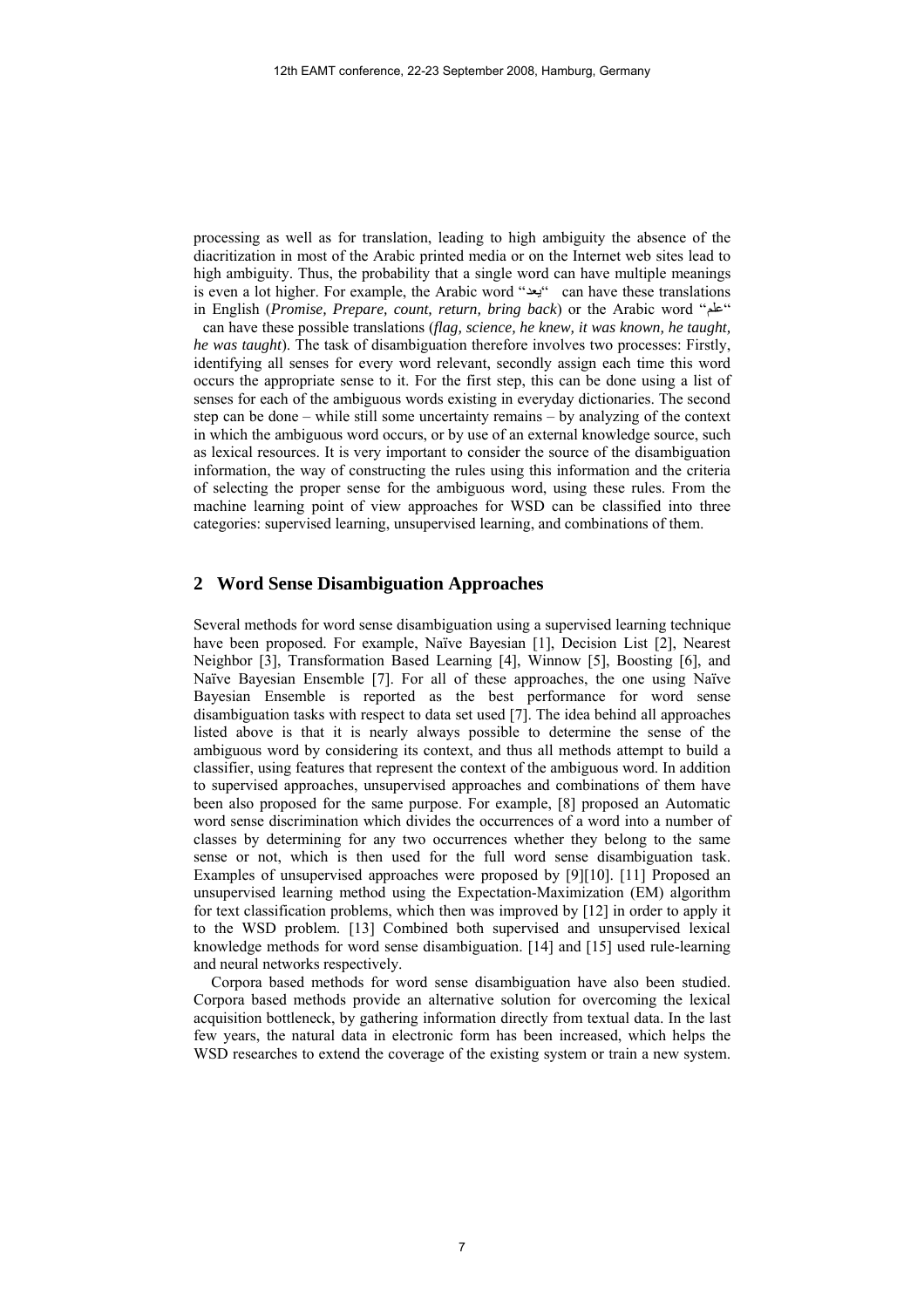For example, [16] used the parallel, aligned Hansard Corpus of Canadian Parliamentary debates for WSD, [17] using monolingual corpora of Hebrew and German.

### **3 The Proposed Approach**

Our approach is based on the idea of the Naïve Bayesian Algorithm [18]. We exploit the distribution of words and related words in parallel corpora, taking into account that the morphological inflection differs across the source and target languages.

The Naïve Bayesian Algorithm was first used for general classification problems. For WSD problems it had been used for the first time in [16]. It is based on the assumption that all features representing the problem are conditionally independent given the value of classification variables. For a word sense disambiguation tasks, giving a word *W*, candidate classification variables  $S = (s_1, s_2, ..., s_n)$  that represent the senses of the ambiguous word, and the features  $F = (f_1, f_2, ..., f_m)$  that describe the context in which an ambiguous word occurs, the Naïve Bayesian finds the proper sense  $s_i$  for the ambiguous word *W* by selecting the sense that maximizes the conditional probability given *F* and *S*. The Naive Bayesian probability estimate for a sense *si* can be defined as follows:

$$
P(s_i | f_1, f_2, \dots, f_n) = p(s_i) \prod_{j=0}^{m} p(f_j | s_i)
$$
 (1)

The sense  $s_i$  of a polysemous word  $w_{amb}$  in the source language is defined by a synonym set (one or more of its translations) in the target language. The features for WSD, which is useful for identifying the correct sense of the ambiguous words, can be terms such as words or collocations of words. Features are extracted from the parallel corpus in the context of the ambiguous word. The conditional probabilities of the features  $F = (f_1, f_2, ..., f_m)$  with observation of sense  $s_i$ ,  $P(f_i|s_i)$  and the probability of sense *si*, *P*(*si*) are computed using maximum-likelihood estimates with  $P(f_i|s_i) = C(f_i,s_i)/C(s_i)$  and  $P(s_i) = C(s_i)/N$ .  $C(f_i,s_i)$  denotes the number of times feature  $f_i$  and sense  $s_i$  have been seen together in the training set.  $C(s_i)$  denotes the number of occurrences of  $s_i$  in the training set and  $N$  is the total number of occurrences of the ambiguous word *wamb* in the training dataset.

#### **3.1 Feature Selection**

The selection of an effective representation of the context (features) plays an essential role in WSD. The proposed approach is based on building different classifiers from different subset of features and combinations of them. Those features are obtained from the user query terms (not counting the ambiguous terms), topic context and word inflectional form in the topic context and combinations of them.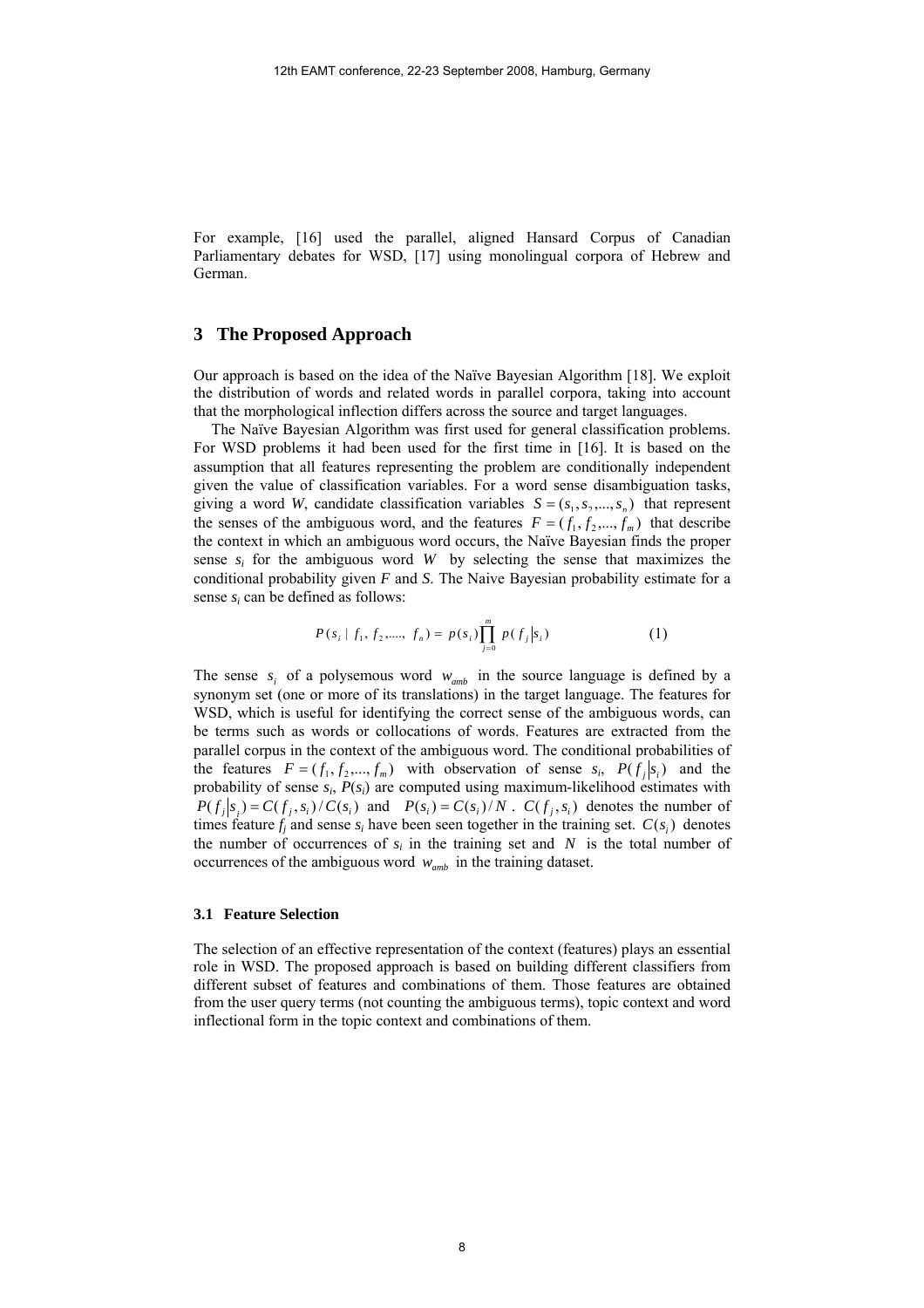In our algorithm, query terms are represented as sets of features on which the learning algorithm is trained. Topic context is represented by a bag of surrounding words in a large context of the ambiguous word:

 $F = \{w_{w_{amb-k}}, \ldots, w_{w_{amb-2}}, w_{w_{amb-1}}, w_{amb}, w_{w_{amb+1}}, w_{w_{amb+2}}, \ldots, w_{w_{amb-k}}, q_1, q_2, \ldots, q_n\},\}$ 

where *k* is the context size,  $w_{amb}$  is the ambigious word and *amb* its position. The ambigious word and the words in the the context can be replaced by their in-flectional forms. These forms and their context can be used as additional features. Thus, we obtain *F*' which contains in addition to the ambigious word  $w_{amb}$  and its context the inflectional forms  $w_{\text{inf}}$  of the given sense and their context:

$$
F' = F \bigcup_{i=0}^l \{w_{w_{\inf_{i-k}}}, \ldots, w_{w_{\inf_{i-2}}}, w_{w_{\inf_{i-1}}}, w_{\inf_{i}}, w_{w_{\inf_{i+1}}}, w_{w_{\inf_{i+2}}}, \ldots, w_{w_{\inf_{i+k}}}\}.
$$

In addition, we count for each context word the number of occurrences of this word and all its inflectional forms.

#### **3.2 General Overview of the System**

As Figure 1 shows, the system starts to process the user query. The input is a natural language query Q. The query is then parsed into several words  $q_1, q_2, q_3, \ldots, q_n$ . Each word is then further processed independent of the other words. Since the dictionary does not consist of all word forms of the translated word, instead only the root form, for each  $q_m$  in our query, we find its morphological root by using the araMorph tool<sup>[1](#page-3-0)</sup>.

After finding the morphological root of each term in the query, the query term will be translated. In case the query term has more than one translation, the model will provide a list of translations (sense inventory) for each of the ambiguous query terms. Based on the obtained sense inventory for the ambiguous query term, the disambiguation process can be initiated. The algorithm starts by computing the scores of the individual synonym sets. This is done by exploiting the parallel corpora in which the Arabic version of the translated sentences matches words or fragments of the user query, while matched words of the query must map to at least two words that are nearby in the corpus sentence. These words could be represented in surface form or in one of its inflectional forms. Therefore, and to increase the matching score quality, special similarity score measures will be applied in order to detect all word form variants in the translation sentences in the training corpora. Since the Arabic version of the translation sentences in the bilingual corpora matches fragments in the user query, the score of the individual synonym sets can be computed based on the features that represent the context of the ambiguous word. As additional features the words in the topic context can be replaced by their inflectional form. Once we have determined the features, the score of each of the sense sets can be computed. The sense which matches the highest number of features will be considered as the correct sense of the ambiguous query term and then it will be the best sense that describes the meaning of the ambiguous query term in the context.

l

<span id="page-3-0"></span><sup>1</sup> http://www.nongnu.org/aramorph/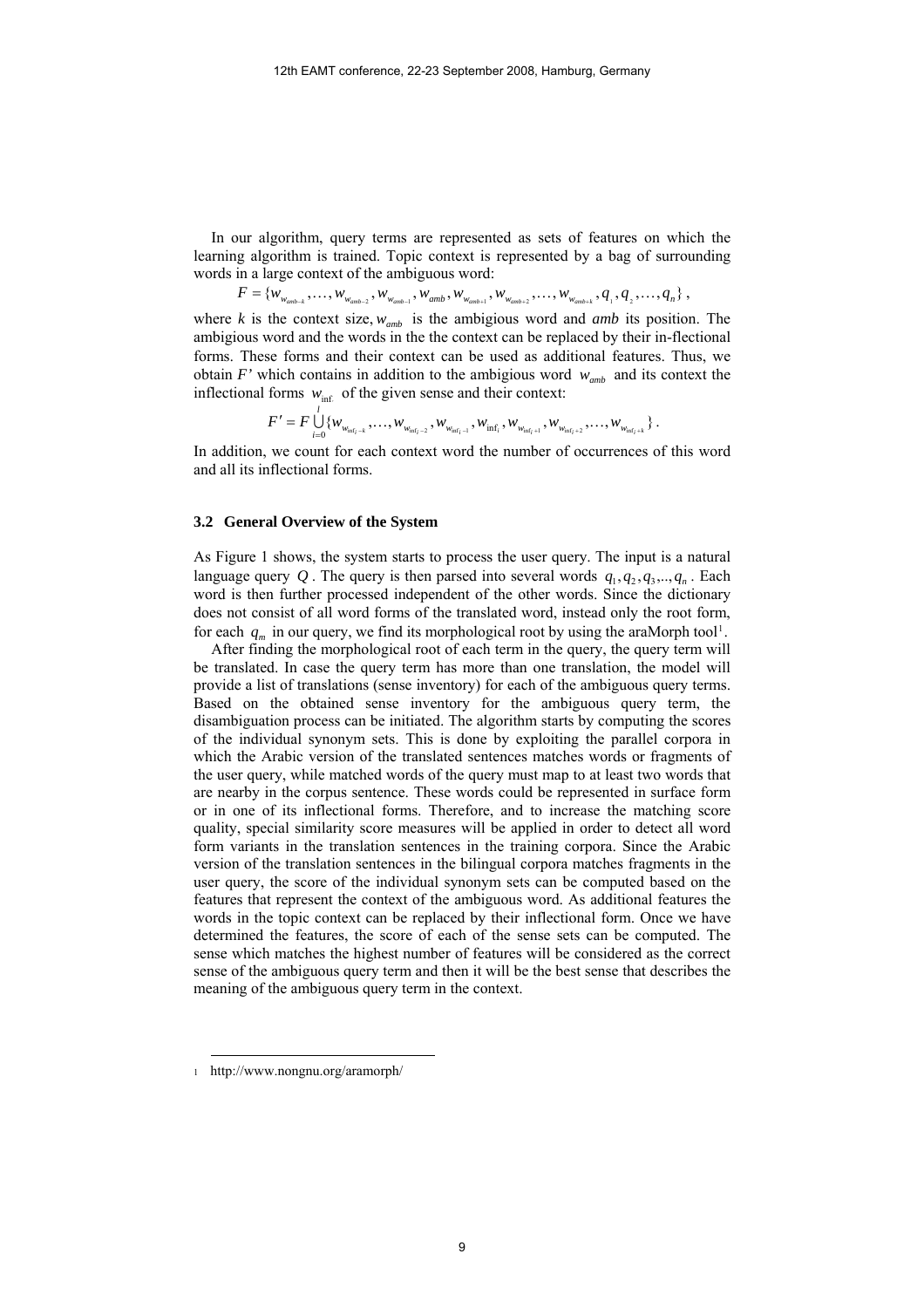

Fig. 1. General overview of the system

### **4 Evaluation**

We evaluated our approach through an experiment using the Arabic/English parallel corpus aligned at sentence level. We selected 30 Arabic queries semi-randomly from the corpus as test set. We ensured that these queries contained at least one ambiguous word with multiple English translations. Furthermore, these ambiguous words had to have a higher frequencies compared with other words in the training data, ensuring that these words will appear in different situations in the training data. Furthermore, ambiguous words with high frequency sense were preferred. The sense (multiple translations) of the ambiguous words was obtained from the dictionary. The number of senses per test word ranged from 2 to 9, and the average was 4. For each test word, training data were required by the algorithm to select the proper sense. The algorithm was learned using more than 93,123 parallel sentences. The results of the algorithm were compared with the manually selected sense. For our evaluation we computed applicability and precision [29] based on different classifiers from different subsets of features and combinations of them as described in Sect. 3.1. The applicability is the proportion of the ambiguous words that the algorithm could disambiguate. The precision is the proportion of the corrected disambiguated senses for the ambiguous word. The overall results show that the performance varies according to the user query words. As expected, our approach is better in the case of long queries and worse in short query, especially the one consisting of only two words. The reason for the poor performance is that for queries consisting of only few words the features that are extracted from the query terms very often appear in context of different senses. Table 1 shows the overall performance of the algorithm based on building two classifiers from different subsets of features and combinations of them. As shown in Table 1, the performance of the algorithm is poor when using the basic word form. The reason for that is that the Arabic word can be represented not just in its basic form, but in many inflectional forms and so we will have more training sentences that will be visible to the algorithm for disambiguation.